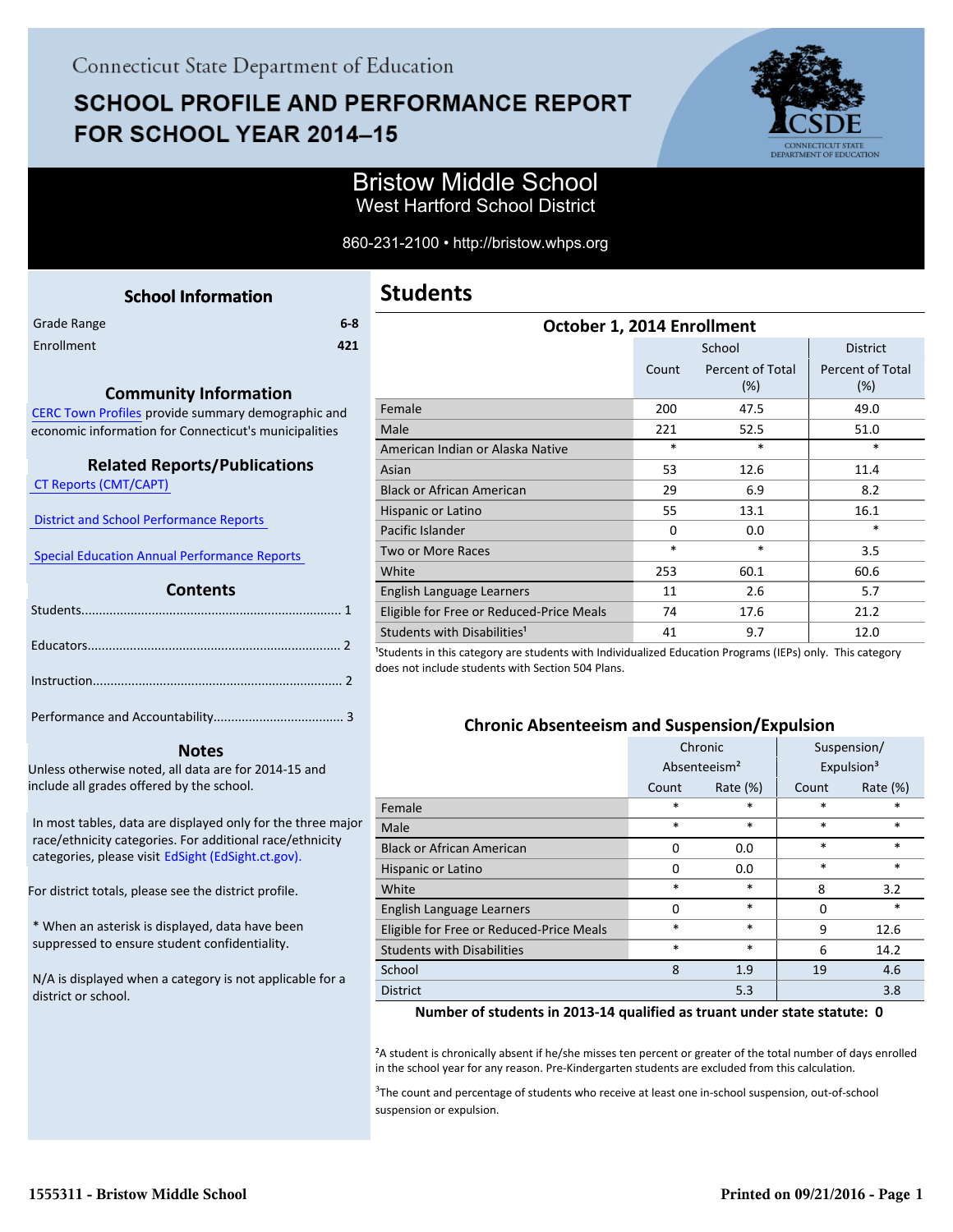# School Profile and Performance Report for School Year 2014-15 Bristow Middle School West Hartford School District

## **Educators**

### **Full-Time Equivalent (FTE)<sup>1</sup> Staff**

|                                                           | <b>FTF</b> |  |
|-----------------------------------------------------------|------------|--|
| <b>General Education</b>                                  |            |  |
| <b>Teachers and Instructors</b>                           | 30.8       |  |
| Paraprofessional Instructional Assistants                 | 3.0        |  |
| <b>Special Education</b>                                  |            |  |
| Teachers and Instructors                                  | 3.5        |  |
| Paraprofessional Instructional Assistants                 | 4.0        |  |
| <b>Administrators, Coordinators and Department Chairs</b> |            |  |
| School Level                                              | 3.8        |  |
| Library/Media                                             |            |  |
| Specialists (Certified)                                   | 0.0        |  |
| <b>Support Staff</b>                                      | 0.0        |  |
| Instructional Specialists Who Support Teachers            |            |  |
| Counselors, Social Workers and School Psychologists       |            |  |
| <b>School Nurses</b>                                      | 1.0        |  |
| Other Staff Providing Non-Instructional Services/Support  | 10.6       |  |

<sup>1</sup>In the full-time equivalent count, staff members working part-time in the school are counted as a fraction of full-time. For example, a teacher who works half-time in a school contributes 0.50 to the school's staff count.

| <b>Educators by Race/Ethnicity</b>         |                                  |        |                         |  |  |  |
|--------------------------------------------|----------------------------------|--------|-------------------------|--|--|--|
|                                            |                                  | School | <b>District</b>         |  |  |  |
|                                            | Percent of Total<br>Count<br>(%) |        | Percent of Total<br>(%) |  |  |  |
| American Indian or Alaska<br><b>Native</b> | O                                | 0.0    | 0.2                     |  |  |  |
| Asian                                      | $\overline{2}$                   | 3.9    | 1.6                     |  |  |  |
| <b>Black or African American</b>           | 1                                | 2.0    | 2.3                     |  |  |  |
| Hispanic or Latino                         | 0                                | 0.0    | 3.3                     |  |  |  |
| Pacific Islander                           | 0                                | 0.0    | 0.0                     |  |  |  |
| Two or More Races                          | 0                                | 0.0    | 0.0                     |  |  |  |
| White                                      | 48                               | 94.1   | 92.6                    |  |  |  |

## **Classes Taught by Highly Qualified Teachers**²

|                                            | Percent of Total (%) |  |  |
|--------------------------------------------|----------------------|--|--|
| School                                     | 100.0                |  |  |
| School Poverty Quartile: Middle            |                      |  |  |
| <b>State High Poverty Quartile Schools</b> | 97.9                 |  |  |
| <b>State Low Poverty Quartile Schools</b>  | 99 R                 |  |  |

<sup>2</sup>Core academic classes taught by teachers who are fully certified to teach in that subject area.

#### **Classroom Teacher Attendance, 2013-14**

|                                             | School | District |
|---------------------------------------------|--------|----------|
| Average # of FTE Days Absent Due to Illness | 6.3    | 8.5      |
| or Personal Time                            |        |          |

# **Instruction and Resources**

|                                       | <b>School Schedule</b> |                                  |          |  |
|---------------------------------------|------------------------|----------------------------------|----------|--|
| Days of Instruction                   | 182                    | <b>School Hours for Students</b> |          |  |
| <b>Hours of Instruction Per Year</b>  |                        | <b>Start Time</b>                | 08:00 AM |  |
| Grades 1-12 and Full-Day Kindergarten | 1008                   | End Time                         | 02:50 PM |  |
| Half/Extended Day Kindergarten        | N/A                    |                                  |          |  |
|                                       |                        |                                  |          |  |

## **Students with Disabilities Who Spend 79.1 to** 100 Percent of Time with Nondisabled Peers<sup>3</sup>

| Count  | Rate $(\%)$ |
|--------|-------------|
| 8      | $\ast$      |
| $\ast$ | $\ast$      |
| N/A    | N/A         |
| 10     | $\ast$      |
| 14     | $\ast$      |
| $\ast$ | $\ast$      |
| $\ast$ | $\ast$      |
| 39     | 95.1        |
|        | 74.8        |
|        |             |

³Ages 6-21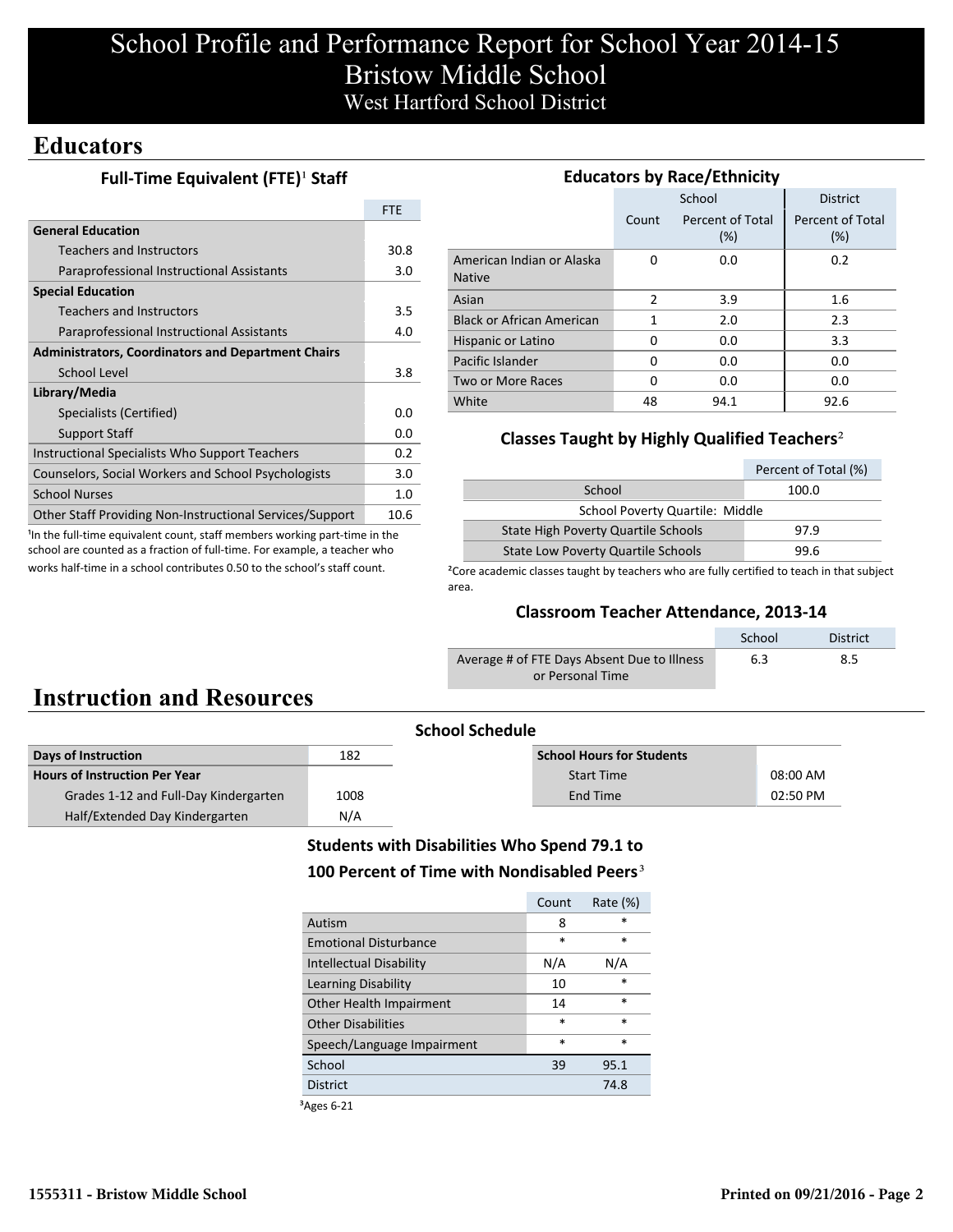# School Profile and Performance Report for School Year 2014-15 Bristow Middle School West Hartford School District

## **Performance and Accountability**

#### **School Performance Index (SPI)**

A School Performance Index (SPI) for the Smarter Balanced and Connecticut Alternate Assessment(CTAA) is the test performance of both assessments in the respective subject for all students in the school. The SPI ranges in value from 0 to 100 points. Connecticut's ultimate target for a SPI is 75 because in a school with a SPI of 75 or above, students will have performed at or above the 'goal' level on the majority of tests.

|                                              | <b>English Language Arts(ELA)</b> |            | <b>Math</b> |            | <b>Science</b> |            |
|----------------------------------------------|-----------------------------------|------------|-------------|------------|----------------|------------|
|                                              | Count                             | <b>SPI</b> | Count       | <b>SPI</b> | Count          | <b>SPI</b> |
| American Indian or Alaska Native             | $\ast$                            | $\ast$     | $\ast$      | $\ast$     | $\Omega$       | $\ast$     |
| Asian                                        | 53                                | 84.2       | 53          | 76.4       | 13             | $*$        |
| <b>Black or African American</b>             | 28                                | 62.5       | 28          | 49.1       | 12             | $\ast$     |
| Hispanic or Latino                           | 54                                | 69.9       | 54          | 55.3       | 19             | $\ast$     |
| Native Hawaiian or Other Pacific Islander    | 0                                 | N/A        | 0           | N/A        | 0              | N/A        |
| Two or More Races                            | $\ast$                            | $\ast$     | $\ast$      | $\ast$     | 10             | $\ast$     |
| White                                        | 250                               | 79.6       | 249         | 71.5       | 81             | 70.6       |
| English Language Learners                    | 13                                | $\ast$     | 13          | $\ast$     | $\ast$         | $\ast$     |
| Non-English Language Learners                | 402                               | 78.5       | 401         | 69.5       | $\ast$         | $\ast$     |
| Eligible for Free or Reduced-Price Meals     | 69                                | 67.0       | 69          | 55.5       | 26             | 55.3       |
| Not Eligible for Free or Reduced-Price Meals | 346                               | 79.9       | 345         | 71.3       | 109            | 69.7       |
| <b>Students with Disabilities</b>            | 46                                | 59.2       | 46          | 50.2       | 16             | $\ast$     |
| <b>Students without Disabilities</b>         | 369                               | 80.1       | 368         | 71.0       | 119            | 68.6       |
| <b>High Needs</b>                            | 107                               | 65.5       | 107         | 55.2       | 38             | 55.5       |
| Non-High Needs                               | 308                               | 82.0       | 307         | 73.3       | 97             | 71.4       |
| School                                       | 415                               | 77.7       | 414         | 68.6       | 135            | 66.9       |

## **National Assessment of Educational Progress (NAEP): Percent At or Above Proficient1**

|                        | <b>NAEP 2015</b>   | <b>NAEP 2013</b> |          |
|------------------------|--------------------|------------------|----------|
| <b>READING</b>         | Grade 4<br>Grade 8 |                  | Grade 12 |
| Connecticut            | 43%                | 43%              | 50%      |
| <b>National Public</b> | 35%                | 33%              | 36%      |
| <b>MATH</b>            | Grade 4            | Grade 8          | Grade 12 |
| Connecticut            | 41%                | 36%              | 32%      |
| <b>National Public</b> | 39%                | 32%              | 25%      |

<sup>1</sup>NAEP is often called the "Nation's Report Card." It is sponsored by the U.S. Department of Education. This table compares Connecticut's performance to that of national public school students. Performance standards for state assessments and NAEP are set independently. Therefore, one should not expect performance results to be the same across Smarter Balanced and NAEP. Instead, NAEP results are meant to complement other state assessment data. To view student subgroup performance on NAEP, click here.

## **Physical Fitness Tests: Students Reaching Health Standard**²

|                      | Percent of Students by Grade <sup>3</sup> (%) |      |      |      | <b>All Tested Grades</b> |          |
|----------------------|-----------------------------------------------|------|------|------|--------------------------|----------|
|                      | 4                                             | 6    | 8    | 10   | Count                    | Rate (%) |
| Sit & Reach          | N/A                                           | 83.1 | 85.2 | N/A  | 277                      | 84.1     |
| Curl Up              | N/A                                           | 93.7 | 96.3 | N/A  | 277                      | 94.9     |
| Push Up              | N/A                                           | 86.6 | 94.1 | N/A  | 277                      | 90.3     |
| Mile Run/PACER       | N/A                                           | 84.5 | 80.0 | N/A  | 277                      | 82.3     |
| All Tests - School   | N/A                                           | 69.7 | 66.7 | N/A  | 277                      | 68.2     |
| All Tests - District | 63.3                                          | 62.5 | 56.5 | 55.8 |                          | 59.7     |

 $2$ The Connecticut Physical Fitness Assessment (CPFA) is administered to all students in Grades 4, 6, 8 and 10. The health-related fitness scores gathered through the CPFA should be used to educate and motivate children and their families to increase physical activity and develop lifetime fitness habits.

<sup>3</sup>Only students assessed in all four areas are included in this calculation.